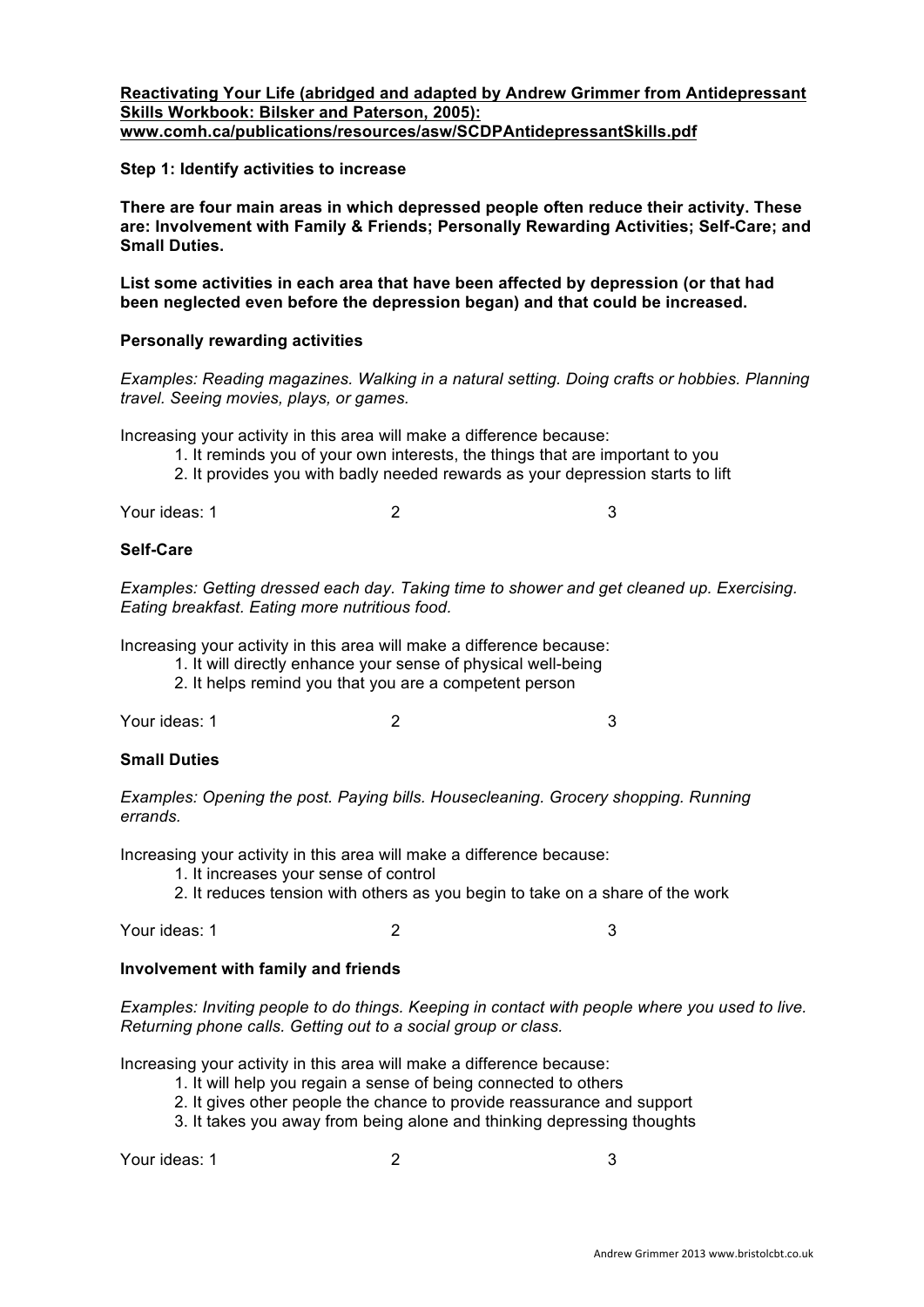#### **Step 2: Choose two of these activities**

#### **Pick two activities that are most practical for you to begin changing now. Your first two choices should be from different areas.**

Activity 1: Activity 2:

#### **Step 3: Set realistic goals**

Try setting some targets that would be realistic for you to do this week. Decide how often or for how long you will do the activity, and when you will do it.

Now write your goals:

|               | Activity | How often? | When exactly? |
|---------------|----------|------------|---------------|
| $\mathbf 1$ . |          |            |               |
|               |          |            |               |
| $\mathbf{2}$  |          |            |               |
|               |          |            |               |

#### **Step 4 Carry out your activities**

It's important to realize that you probably won't feel like doing your planned activities. In depression, your motivation to do things is much less than usual. But if you wait until you feel like it, it's likely it won't happen. Do the activity because you set a goal for yourself and because it will help you get better. After you've done and checked off each activity, you will see what you've accomplished.

#### **Step 5: Review your goals**

After two weeks of doing these goals, review the situation.

! Do you want to increase the activities slightly or keep doing them at the same level until it feels more comfortable? It's your choice.

**. This is a good time to add another activity. Pick one from another area. For example, if you** had Self-Care and Personally Rewarding Activities before, choose one from Involvement with Family & Friends or from Small Duties.

|    | Activity | How often? | When exactly? |
|----|----------|------------|---------------|
| J. |          |            |               |

**Decide on your 3 activities.** 

- $\blacksquare$  Write them in your schedule.
- **Exercise Check off each activity as you do it.**
- **Praise yourself each time.**

**E** Review the activities every two weeks to decide if they need changing and whether you are ready to add a new activity.

Eventually, you'll be working on 3-4 activities at a time or maybe more. Don't get carried away, though: having too many activities can get overwhelming.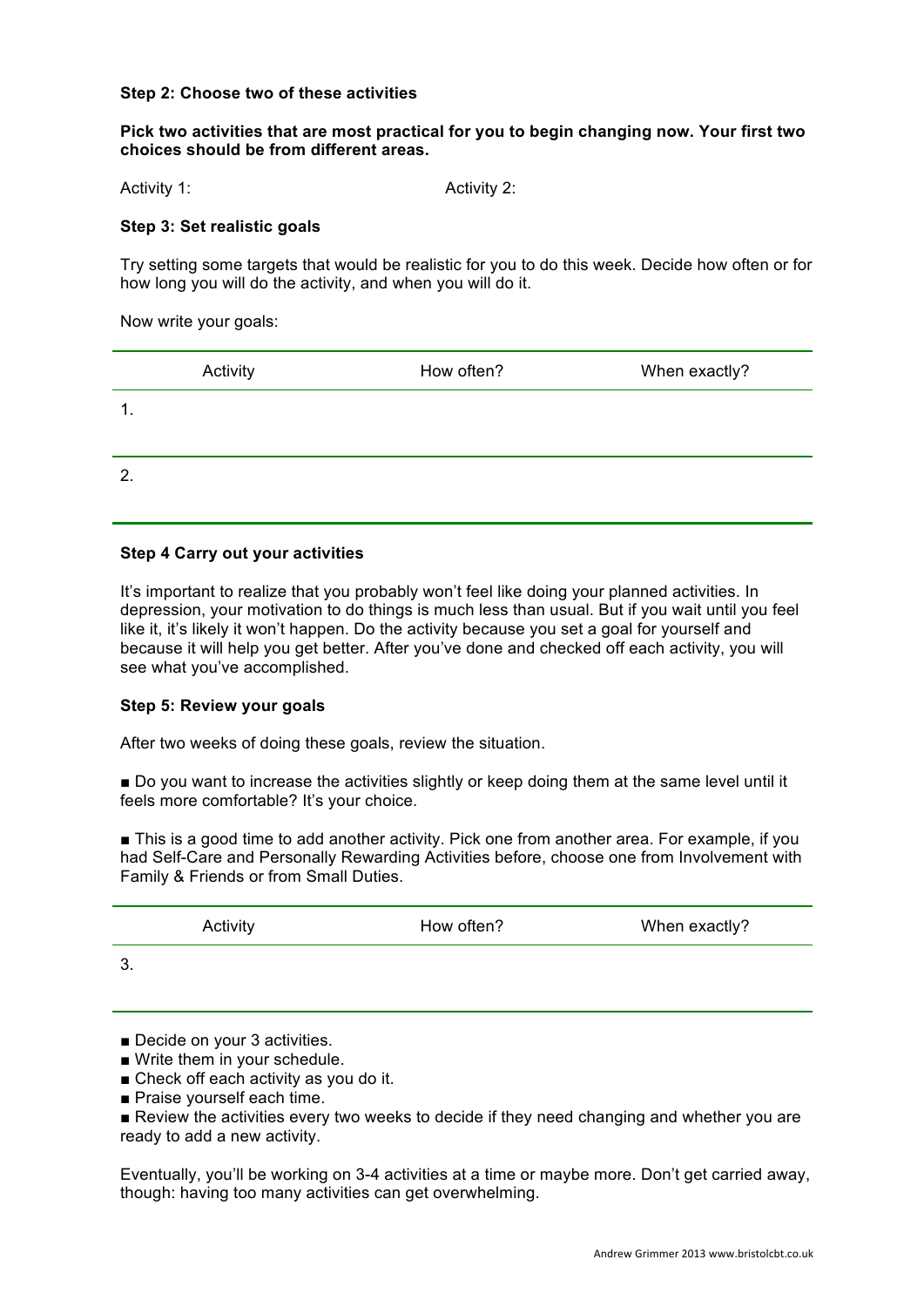| <b>Afternoon</b> | Morning |               | record your mood next to each activity, scoring from 0-10, where 10 is the worst you could feel and 0 is not feeling at all down or depressed.<br>Weekly activity schedule: plan a balance of activities over the coming week including self care, small duties, involvement with family and<br>friends, and personally rewarding activities. So that you can learn more about the |
|------------------|---------|---------------|------------------------------------------------------------------------------------------------------------------------------------------------------------------------------------------------------------------------------------------------------------------------------------------------------------------------------------------------------------------------------------|
|                  |         | Monday        |                                                                                                                                                                                                                                                                                                                                                                                    |
|                  |         | Tuesday       |                                                                                                                                                                                                                                                                                                                                                                                    |
|                  |         | Wednesday     |                                                                                                                                                                                                                                                                                                                                                                                    |
|                  |         | Thursday      |                                                                                                                                                                                                                                                                                                                                                                                    |
|                  |         | <b>Friday</b> |                                                                                                                                                                                                                                                                                                                                                                                    |
|                  |         | Saturday      |                                                                                                                                                                                                                                                                                                                                                                                    |
|                  |         | Sunday        |                                                                                                                                                                                                                                                                                                                                                                                    |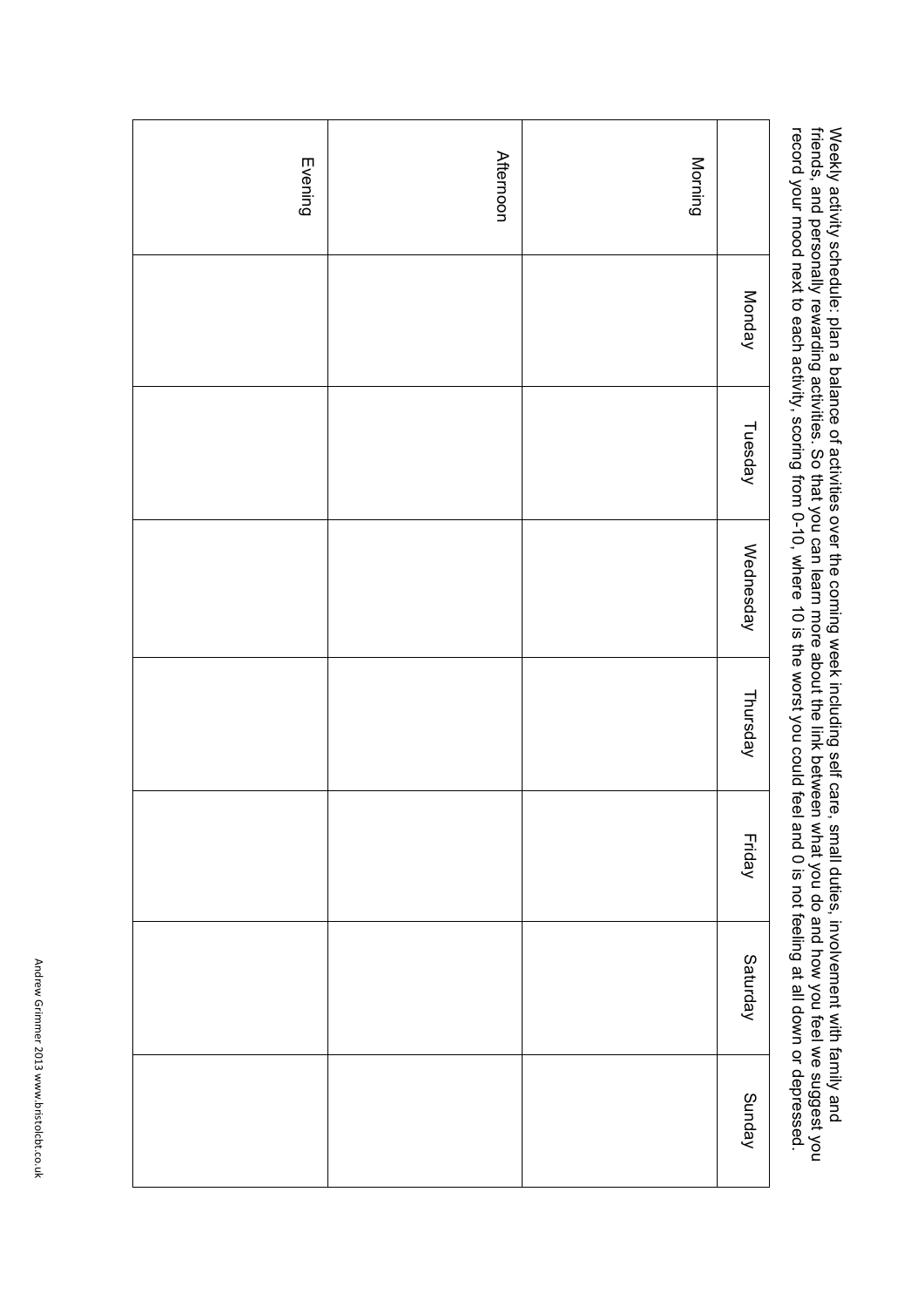Rumination diary: adapted from Addis and Martell: Overcoming Depression One step at a Time, 2004

rejection) in a way that ends up making us feel worse. Remember, ruminating is what we call it when we find ourselves chewing over a painful old situation (e.g. past disappointment, hurt or

Try to use the 2 minute rule: after you have caught yourself ruminating for at least two minutes, ask yourself.

- 1) What progress has rumination helped me make (if any) towards solving a problem?
- 3) How has ruminating affected my mood do I feel more or less self-critical, depressed, helpless or hopeless now? 2) What do I now understand about a problem (or my feelings about it) as a result of ruminating that I haven't understood before?

then fill in your diary to record how your activity affected your mood If you decide that ruminating is unhelpful then do something active to distract yourself, or make a plan to deal with an underlying problem,

Day/time

Situation

What I was ruminating about

How it made me fee

What I did insteac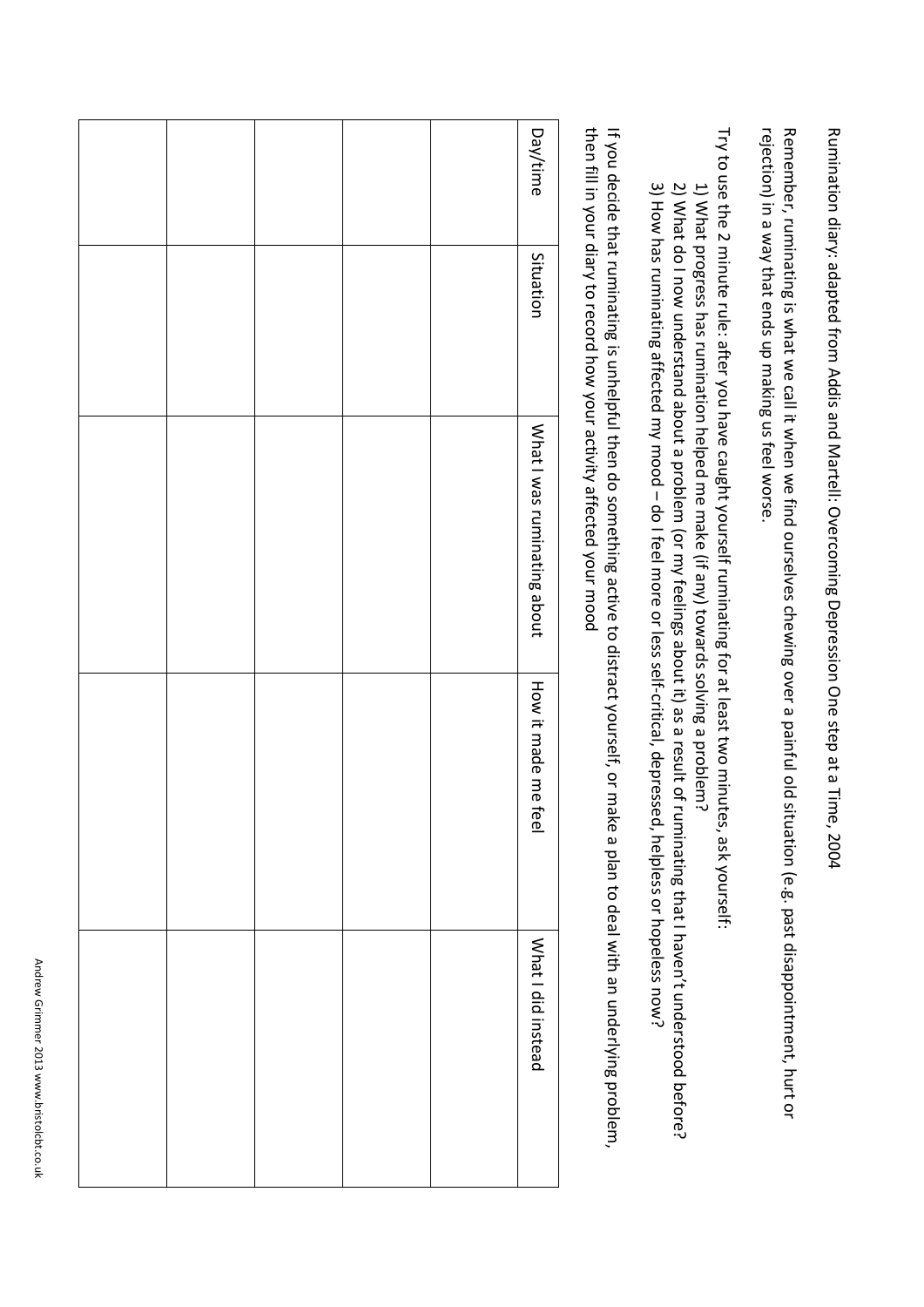# Thought diary

| Situation:                              | Feeling/emotion:     |
|-----------------------------------------|----------------------|
| Thoughts (circle the hot thought):      |                      |
|                                         |                      |
|                                         |                      |
|                                         |                      |
|                                         |                      |
|                                         |                      |
| Evidence for                            | Evidence against     |
|                                         |                      |
|                                         |                      |
|                                         |                      |
|                                         |                      |
|                                         |                      |
|                                         |                      |
|                                         |                      |
| Fair and realistic alternative thought: |                      |
|                                         |                      |
| How do I feel now?                      | What have I learned? |
|                                         |                      |
|                                         |                      |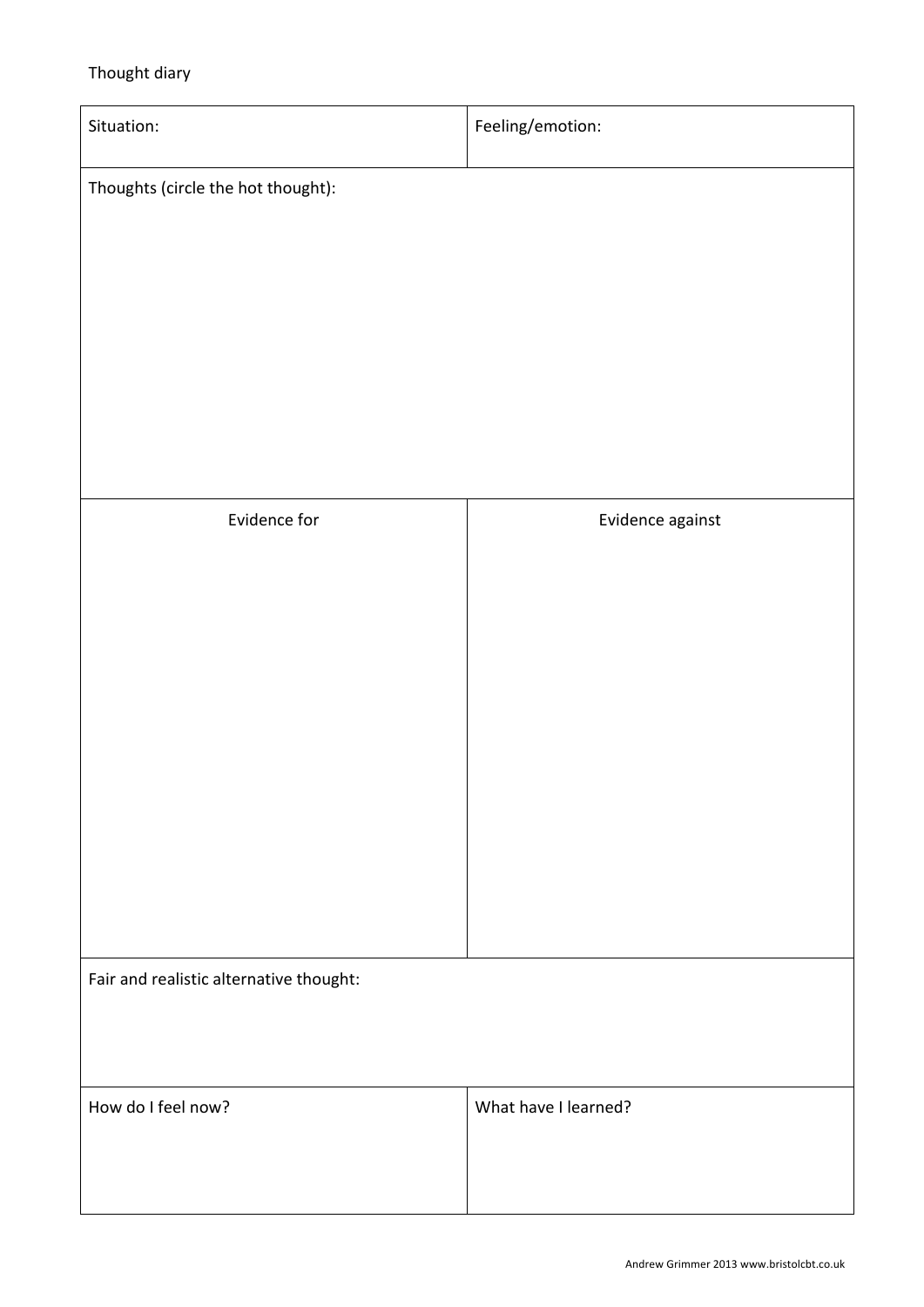# A way to help you take a step back from thoughts that make you feel worse

1) Situation: record anything relevant about the situation that acted as a trigger for you to feel bad (or worse) – describe the event as factually and neutrally as you can e.g. 1030am, Saturday morning, seeing my friend cross the road and not stop to talk to me.

2) Emotion: write down how you felt at that moment. It's easy to get thoughts and feelings mixed up so remember, feelings are usually described in one word: e.g. sad, nervous, angry, frustrated, ashamed, jealous, glad, surprised, disappointed, miserable etc.

3) Thoughts:

a) Try to remember all the thoughts and images that went though your mind at the time – try not to spill over into more general thoughts about yourself or vour life but stick to what that event seemed to mean to you at that moment: e.g. "she doesn't want to talk to me, she doesn't think I have anything to say, she'd rather avoid me, she can't be bothered with me anymore, she must think I'm really boring" (rather than, for example, "I'm a failure, I'm useless")

b) Pick out the most upsetting or painful thought you had about that specific situation that made you feel particularly bad. Circle it  $-$  we call this the "hot thought"

4) Evidence for: concentrating only on the hot thought make a list of all the hard facts (not opinions) about the situation that you think make the hot thought likely to be true

5) Evidence against: make a list of all the **hard facts** that you might have been overlooking that contradict the hot thought. For example, ask yourself:

- whether your conclusion is fair, logical and realistic,
- whether it necessarily means what you think it means,
- whether it is always true (for example whether there have ever been exceptions) and
- whether you'd have come to the same conclusion if a friend were describing the same situation if it had happened to them.

6) Fair and realistic alternative: weighing up the evidence for and against the hot thought, just as a jury has to weigh up the evidence from the prosecution and defence lawyers, write down a fair and realistic way of thinking about the situation you described that takes account of all the evidence.

7) Re-evaluate how you feel now. Ask yourself: what have I learned?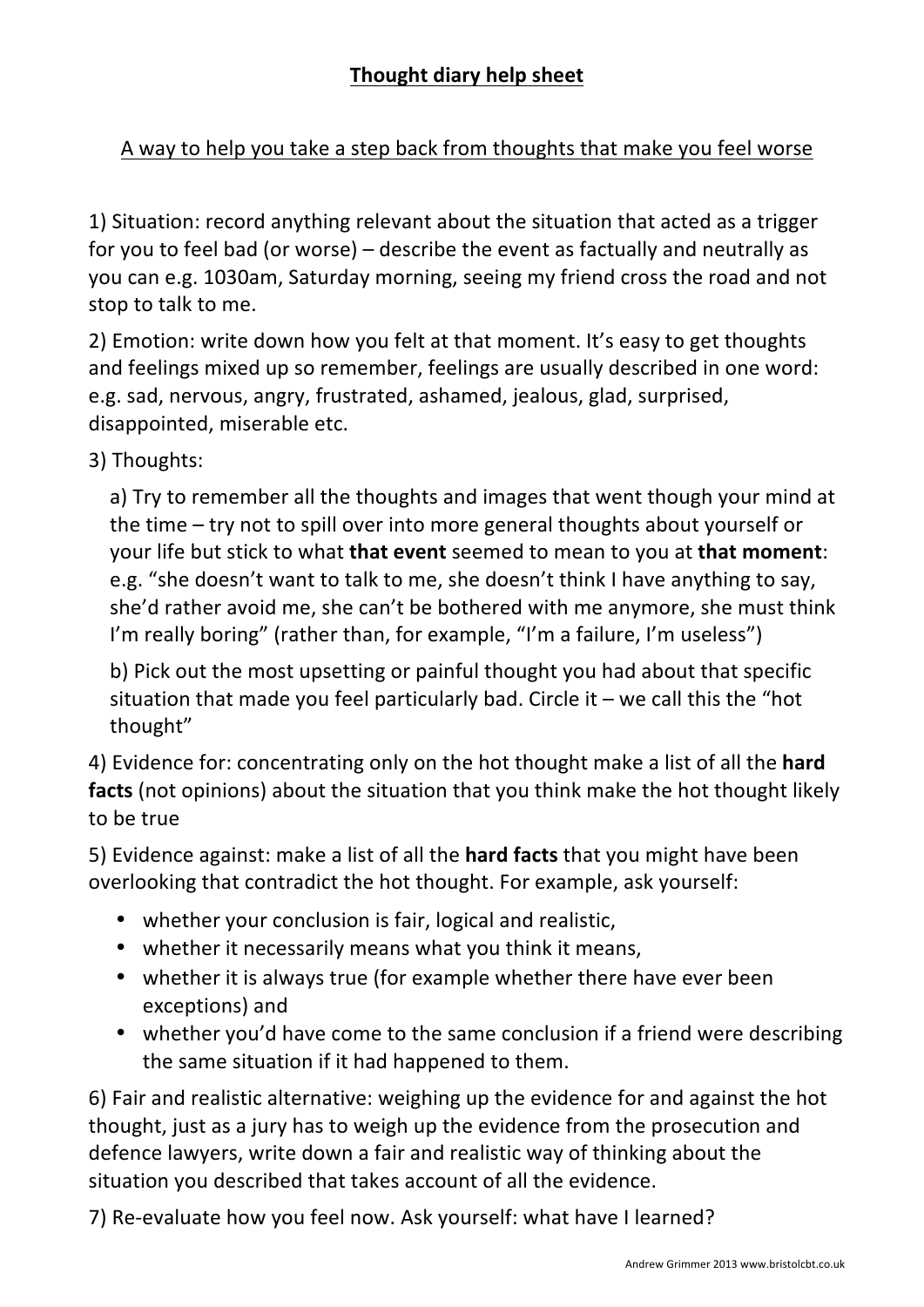tension again. where 10 is as stressed and tense as you could possibly be and 0 is no tension at all. When you have finished the relaxation exercise write down your level of Relaxation diary: record your daily relaxation practice and its effect on your level of tension. Before you start write down your level of tension out of 10, tension again. where  $10$  is as stressed and tense as you could possibly Relaxation diary: record your daily relaxation practice and its seffect on your level of tension. Before you start write down your level of tension De and O is no tension at all: When you have finished the relaxation exercise write down your level of

| コーニー・ニュー |               | Relaxation 2:<br>tension after | tension before<br>Relaxation 2: | Relaxation 1:<br>tension after | tension before<br>Relaxation 1: |               |
|----------|---------------|--------------------------------|---------------------------------|--------------------------------|---------------------------------|---------------|
|          | Monday        |                                |                                 |                                |                                 | Monday        |
|          | Tuesday       |                                |                                 |                                |                                 | Tuesday       |
|          | Wednesday     |                                |                                 |                                |                                 | Wednesday     |
|          | Thursday      |                                |                                 |                                |                                 | Thursday      |
|          | <b>Friday</b> |                                |                                 |                                |                                 | <b>Friday</b> |
|          | Saturday      |                                |                                 |                                |                                 | Saturday      |
|          | Sunday        |                                |                                 |                                |                                 | Sunday        |
|          |               |                                |                                 |                                |                                 |               |

|                                 | Monday | Tuesday | Wednesday | Thursday | Friday | Saturday | Sunday |
|---------------------------------|--------|---------|-----------|----------|--------|----------|--------|
| tension before<br>Relaxation 1: |        |         |           |          |        |          |        |
| tension after<br>Relaxation 1:  |        |         |           |          |        |          |        |
| Relaxation 2:<br>tension before |        |         |           |          |        |          |        |
| Relaxation 2:<br>tension after  |        |         |           |          |        |          |        |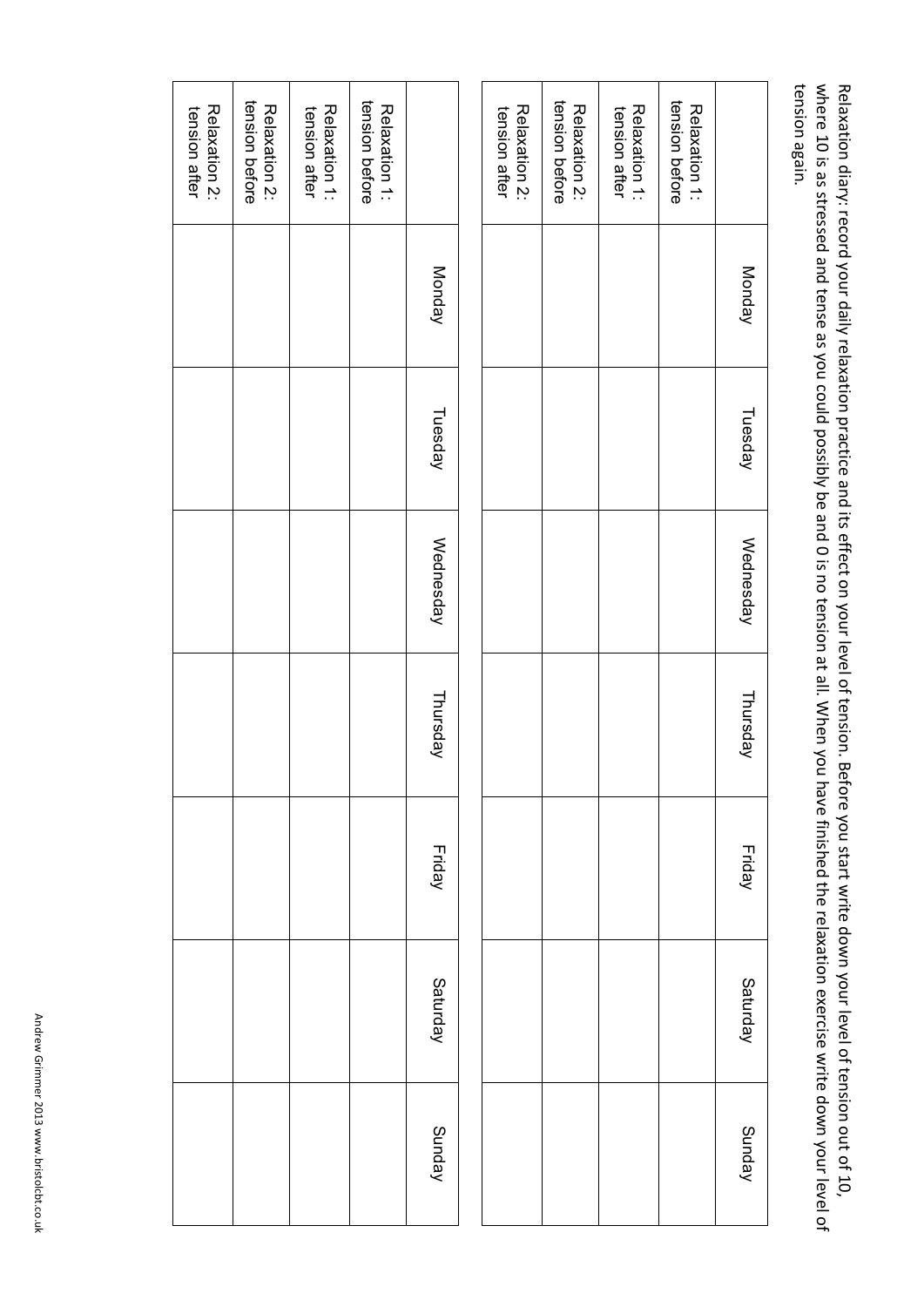|                                                                    | Monday | Tuesday | Wednesday | Thursday | <b>Friday</b> | Saturday | Sunday |
|--------------------------------------------------------------------|--------|---------|-----------|----------|---------------|----------|--------|
| turned out the light<br>Time I went to bed and                     |        |         |           |          |               |          |        |
| (estimated)<br>Time to fall asleep                                 |        |         |           |          |               |          |        |
| in the night and how<br>long I was awake<br>Number of times I woke |        |         |           |          |               |          |        |
| Time I woke up                                                     |        |         |           |          |               |          |        |
| Time I got out of bed                                              |        |         |           |          |               |          |        |
| How sound: 1-10 (10 is<br>I slept deeply)                          |        |         |           |          |               |          |        |
| How rested I felt: 1-10<br>(10 is fully rested)                    |        |         |           |          |               |          |        |
| sleep<br>a good or bad night's<br>Comments/reasons for             |        |         |           |          |               |          |        |

Sleep diary

Sleep diary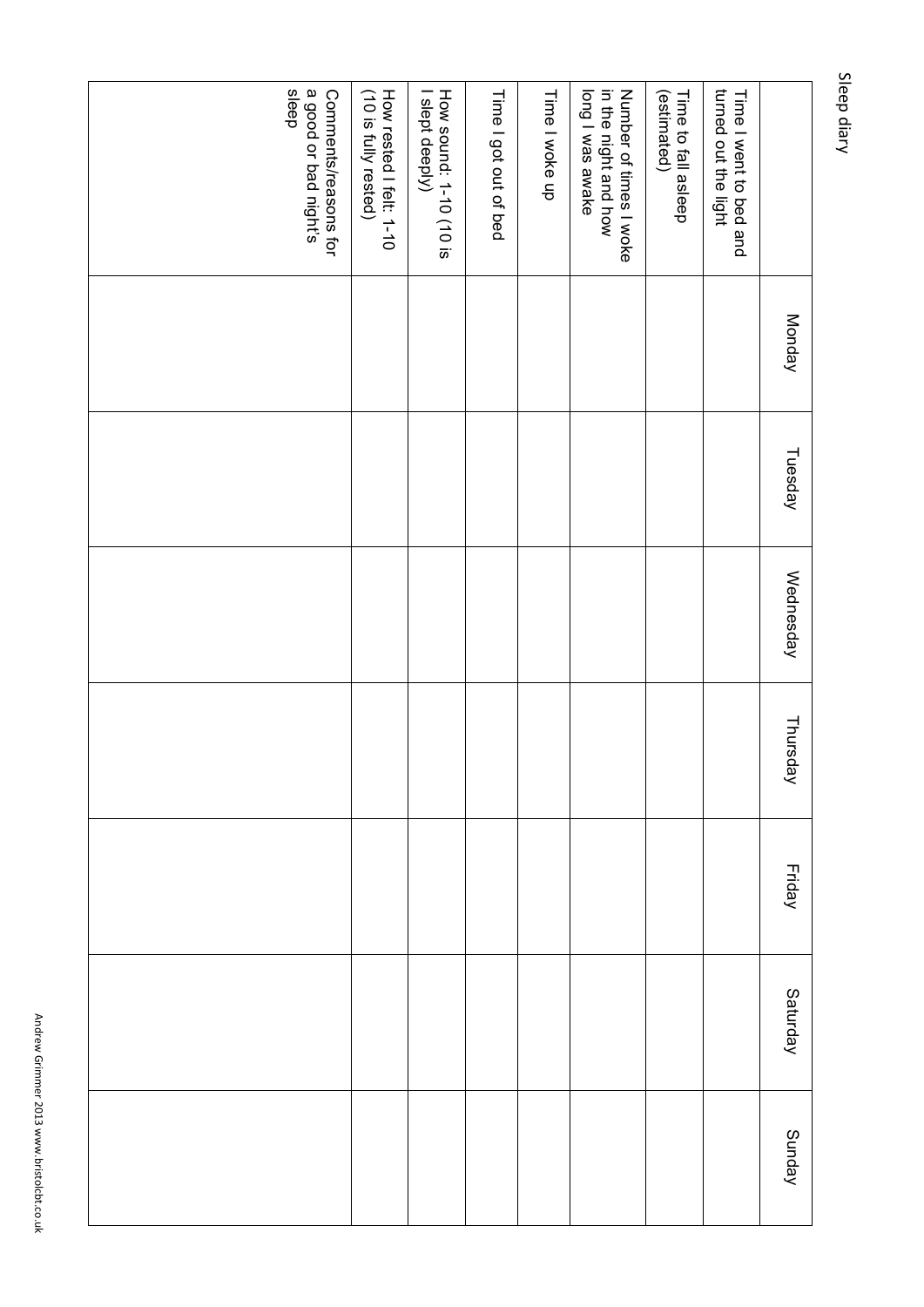# **Worry questions**

| What are you worrying about?                                     |
|------------------------------------------------------------------|
| What is it about it that concerns you?                           |
| What is the very worst that could happen?                        |
| What makes that so awful?                                        |
| What is the realistic likelihood of it occurring?                |
| How much would you bet on it?                                    |
| Make a specific prediction (worry hates specifics)               |
| How confident are you (out of 10)?                               |
| How anxious does that make you feel (out of 10)?                 |
| If your prediction came true, what could you do to deal with it? |
| How would it look in 5 years?                                    |
| Who could you turn to for help?                                  |
| How would they help you?                                         |
| Is there anything you could or should do about your concern?     |
| If yes, when should you do it?                                   |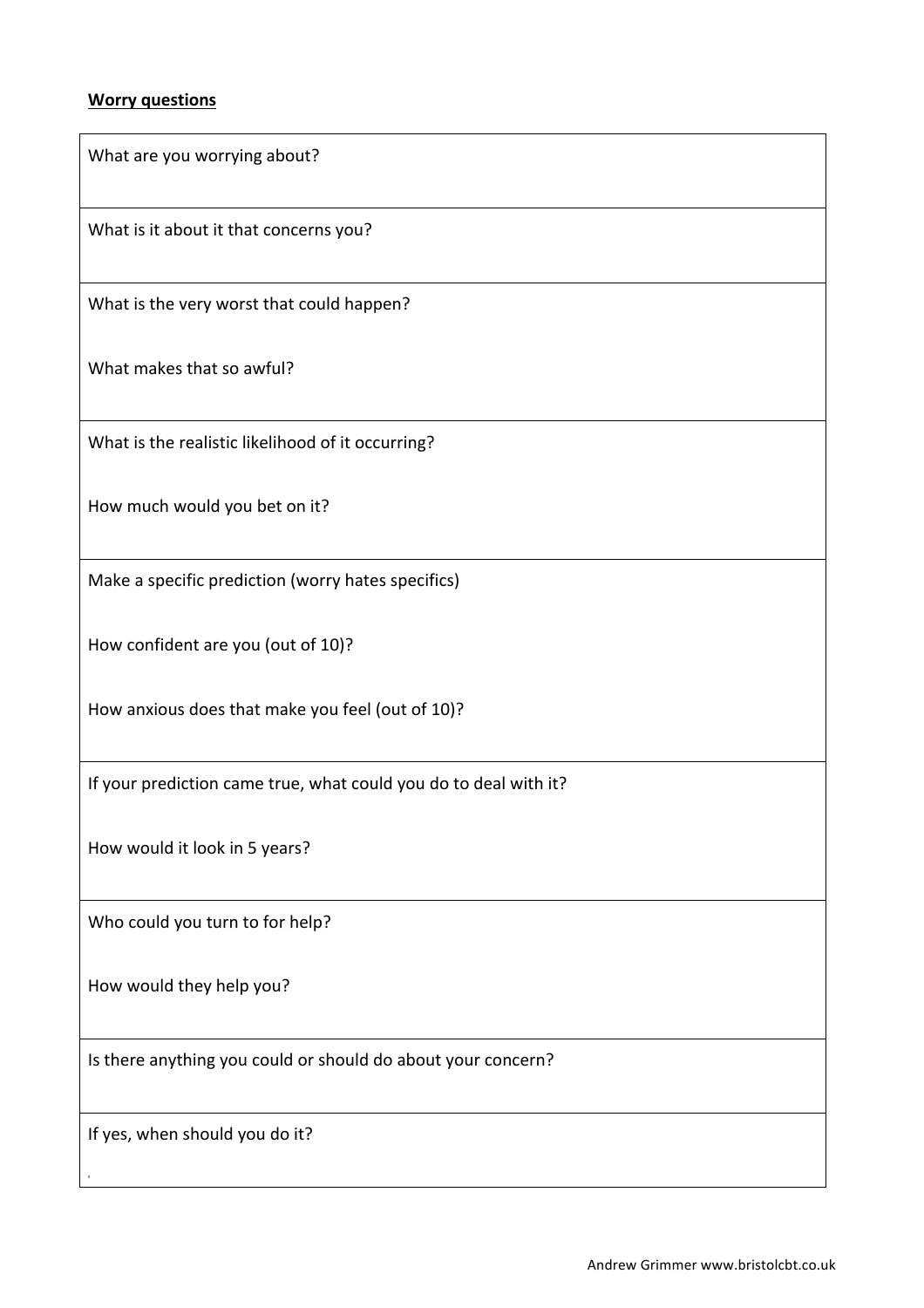# Experiment: to test out your fears and to overcome avoidance (adapted from Christine Padesky)

Specify what you've been avoiding (e.g. a situation, behaviour, conversation, person)

Feeling (rate 0-10)

| 1) Predict: what bad things might happen if you<br>did this? | 2) Prepare coping responses. What could you<br>do when this happens? |
|--------------------------------------------------------------|----------------------------------------------------------------------|
| a)                                                           | a)                                                                   |
|                                                              |                                                                      |
| b)                                                           | b)                                                                   |
|                                                              |                                                                      |
| c)                                                           | $\mathsf{c})$                                                        |
|                                                              |                                                                      |
| d)                                                           | d)                                                                   |
|                                                              |                                                                      |
| e)                                                           | e)                                                                   |
|                                                              |                                                                      |

Hint: to find out your worst-case scenario when you don't know what it is, ask what mental pictures come to mind when you try to imagine it.

| 3) Practice your responses over and over (e.g. in<br>your imagination, aloud when alone, role- | When:        |
|------------------------------------------------------------------------------------------------|--------------|
| playing with friends). List when, where, how,                                                  | Where:       |
| and with whom you will practice. Set a target<br>date to put into effect your practice.        | How:         |
|                                                                                                | With whom:   |
|                                                                                                | Target date: |
| 4) Reflect: what have your learned?                                                            |              |
|                                                                                                |              |
|                                                                                                |              |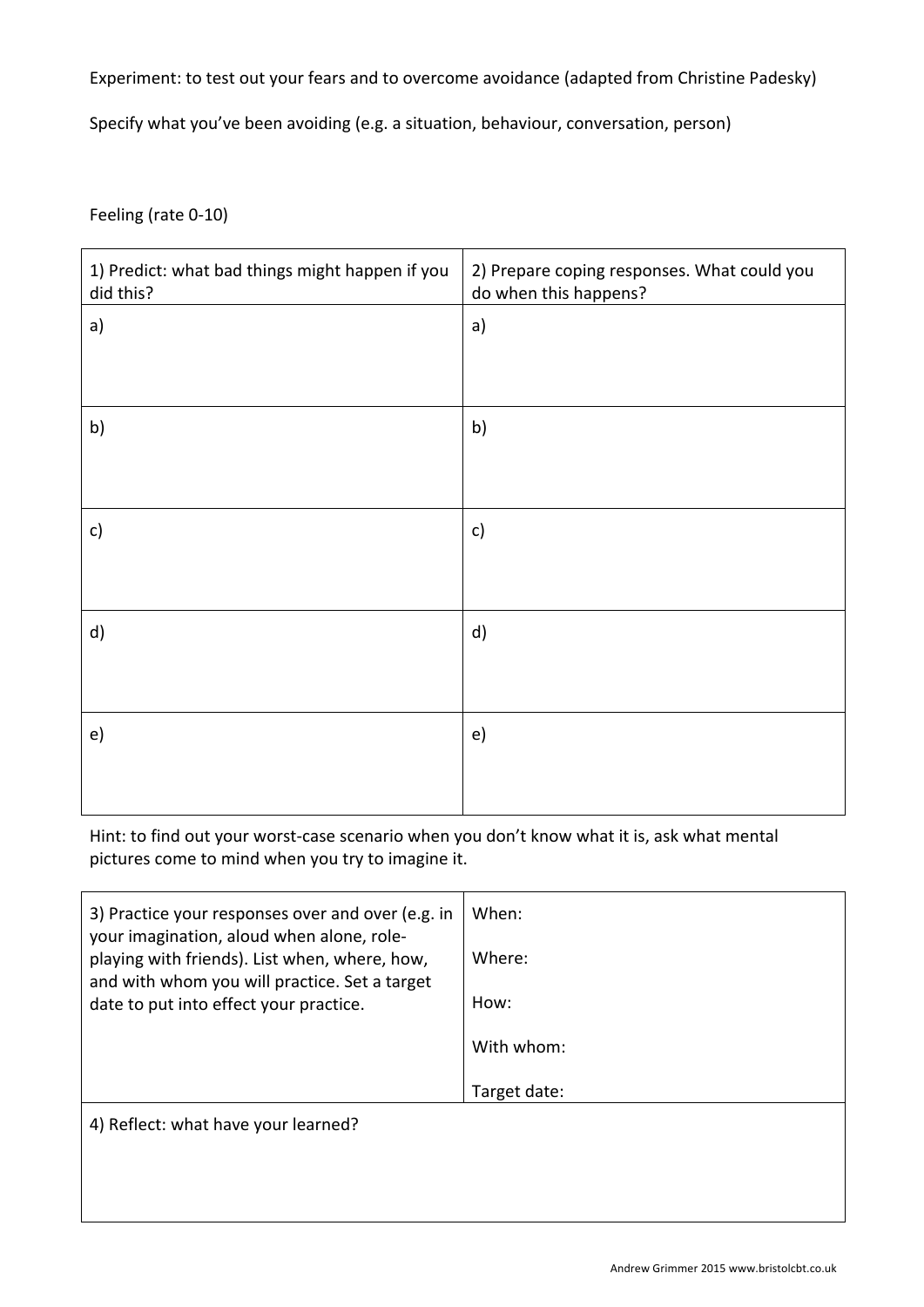### **Worry tree**